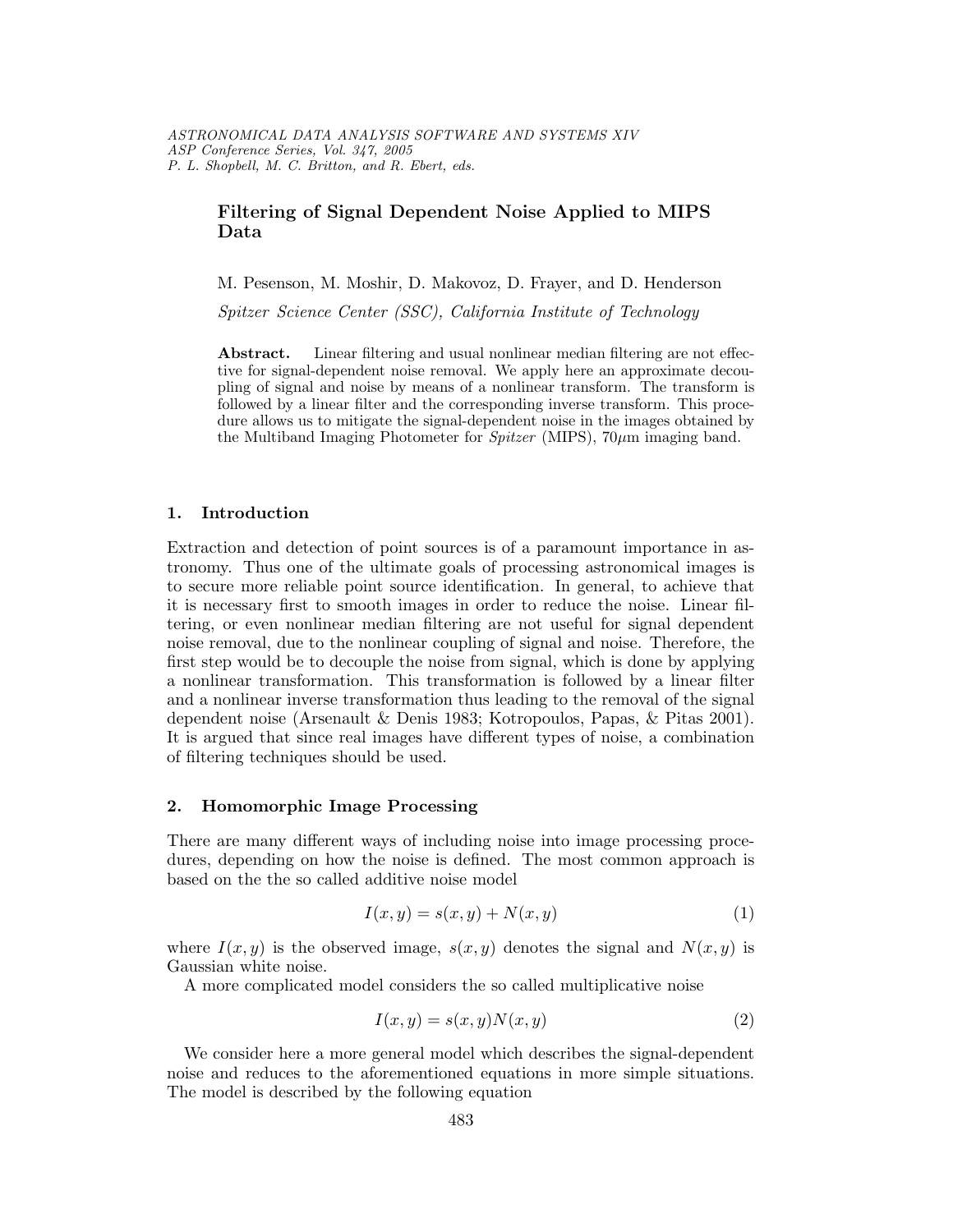484 Pesenson et al.

$$
I(x,y) = f(s) + g(s)N(x,y)
$$
\n(3)

The functions f, g are nonlinear. We assume that  $N(x, y)$  is uncorrelated with the signal s. Multiplicative noise is of course a special case of (3). Photoelectron noise can also be described as a special case of (3)

$$
I(x,y) = \alpha s^p + \beta s^q N(x,y)
$$
\n<sup>(4)</sup>

The desirable decoupling can be obtained (Arsenault & Denis 1983; Kotropoulos et al. 2001) by applying to the observed image (4) a nonlinear transformation  $G(I)$  which is chosen in such a way that

$$
G(I) = G[f(s) + g(s)N(x, y)] \sim V(s) + N(x, y)
$$
\n(5)

Strictly speaking, the exact separation can be achieved only for multiplicative noise, when  $G(s) = \gamma H(s)$ , where  $\gamma$  is a constant. For the photoelectron noise (4) it can be done approximately by choosing  $G(I)$  in the following form

$$
G(I) = \left[ (p\alpha^{-p/q} - p/q) / (\beta(p-q)) \right] I^{(p-q)/p},\tag{6}
$$

Then the expression (5) becomes

$$
G(I) \sim G(f(s)) + N(x, y) \tag{7}
$$

To process the images below, the following values of the parameters were used  $\alpha = \beta = 1, p = 0.75, q = 0.45.$ 

## 3. Linear Filtering of the Transformed Image and the Restoring Tranformation

The removal of the noise  $N(x, y)$  here can be done by a linear filtering and the choice of the appropriate filter depends on the probability density function (PDF) of  $N(x, y)$ . For example, if the noise has a Gaussian distribution the simple arithmetic mean will do the job. If the noise is a mixture of positive and negative spikes, the median filters will be more effective. After linear filtering the image must be restored by the following nonlinear transform  $T(G(f(s))) = s$ . For the model (3) it takes the following form

$$
T(z) = (z\beta(p-q)/(\alpha p))^{1/(p-q)}
$$
\n(8)

#### 4. Mosaics

A mosaic of astronomical observation request AOR3865856 is presented in Figure 1. The image was obtained by MIPS in the  $70\mu$ m imaging band. The mosaic size is 0.9 deg x 0.5 deg. The effective exposure time for one AOR is 30 sec. The basic calibrated data (BCD) is from SSC pipeline version 10.0. The mosaic image is made by MOPEX (Makovoz & Khan 2005).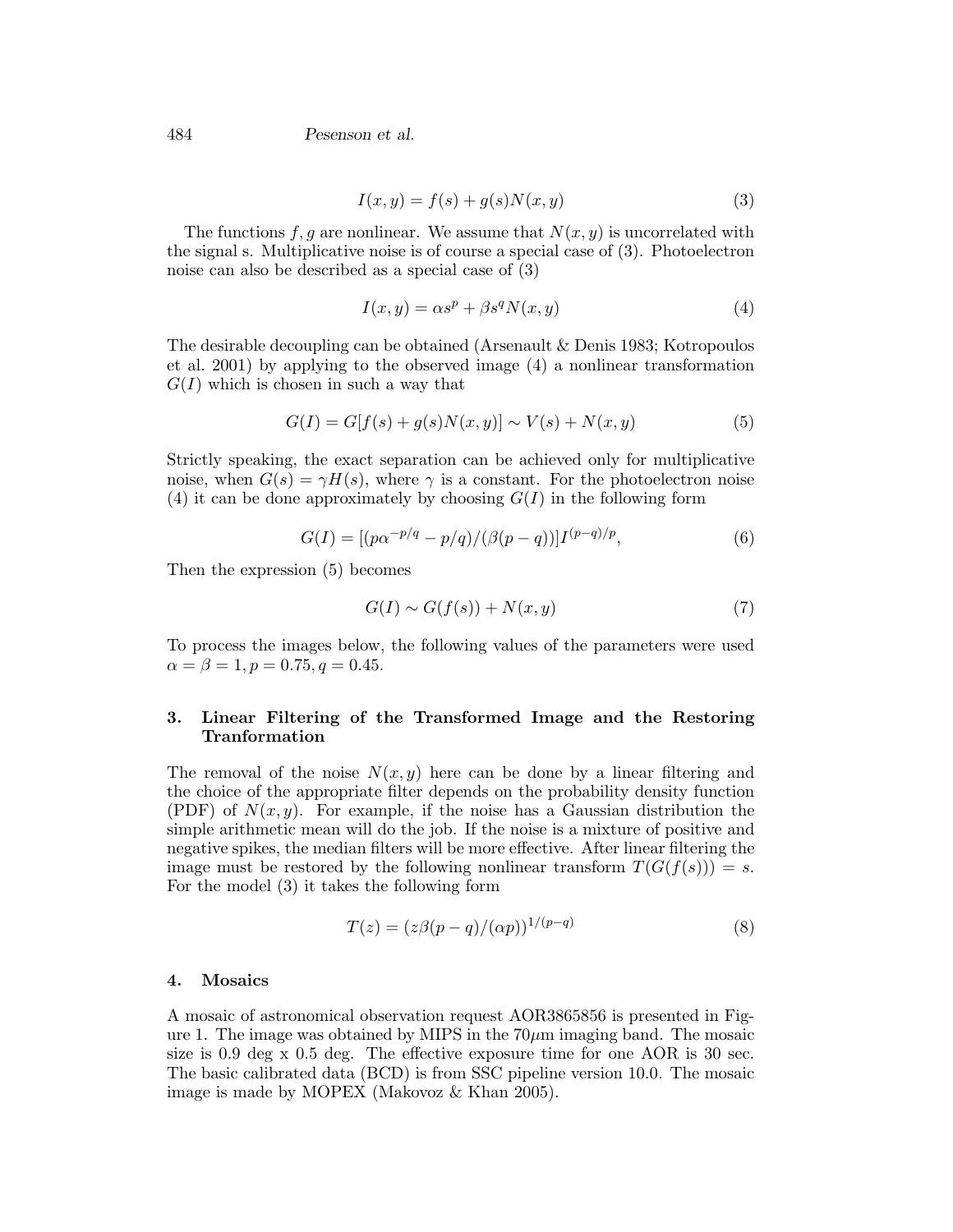

Figure 1. AOR3865856 mosaic.



Figure 2. AOR3865856 mosaic after a linear filtering.